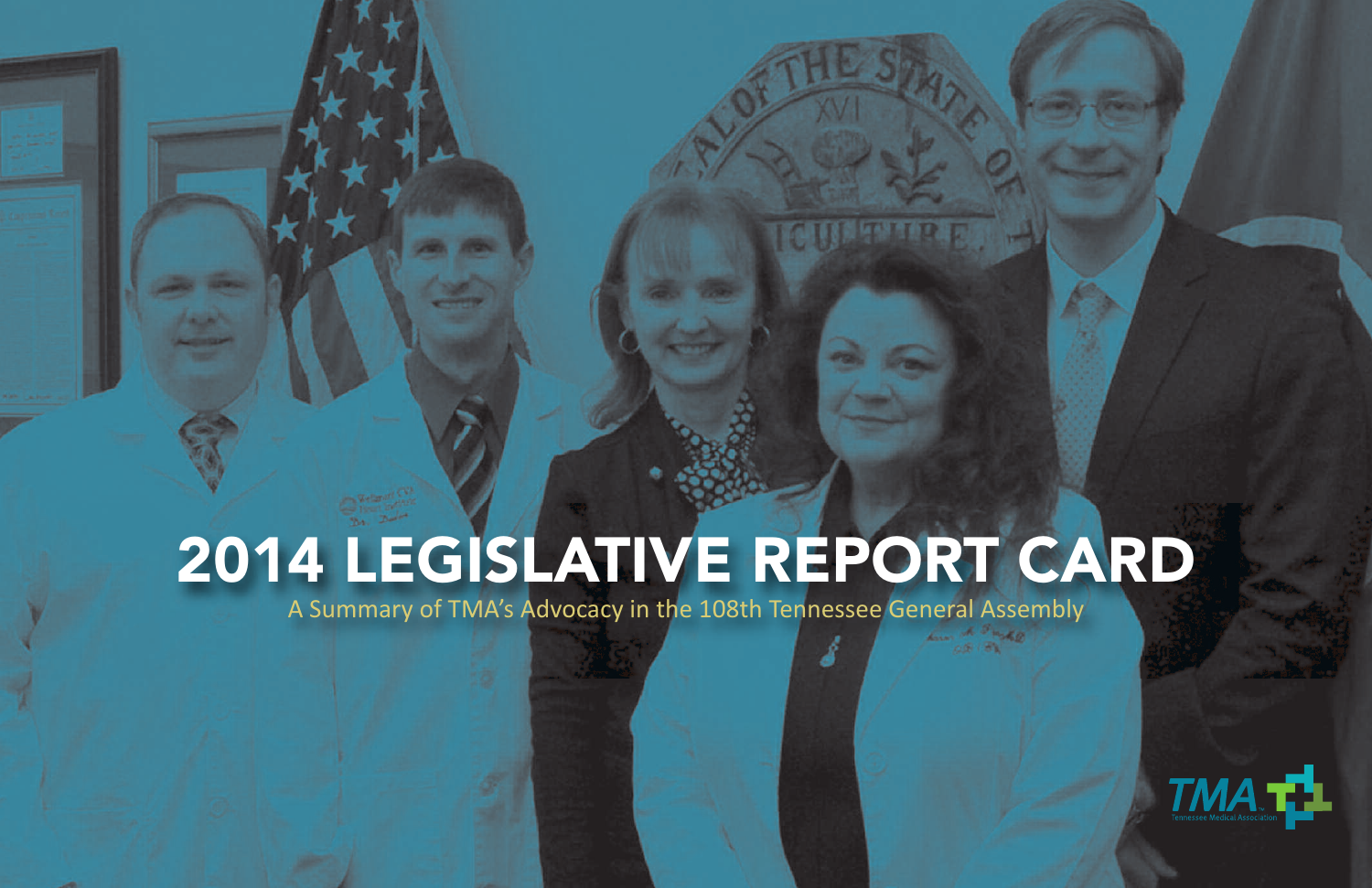# 8,OOO STRONG

TMA carries the collective voice of physicians from across the state on Capitol Hill, working directly with lawmakers to influence public policies affecting the practice of medicine.

We protect the medical profession by relentlessly pursuing laws that improve physicians' effectiveness, and fighting regulatory changes that jeopardize the physician-patient relationship or add administrative burden without improving the delivery of care.

We advocate on behalf of patients to improve the quality, safety, accessibility and affordability of medical care in Tennessee. We make sure physicians have a say in state-level decisions on critical public health issues.

### We represent physicians. We protect patients. We influence policy.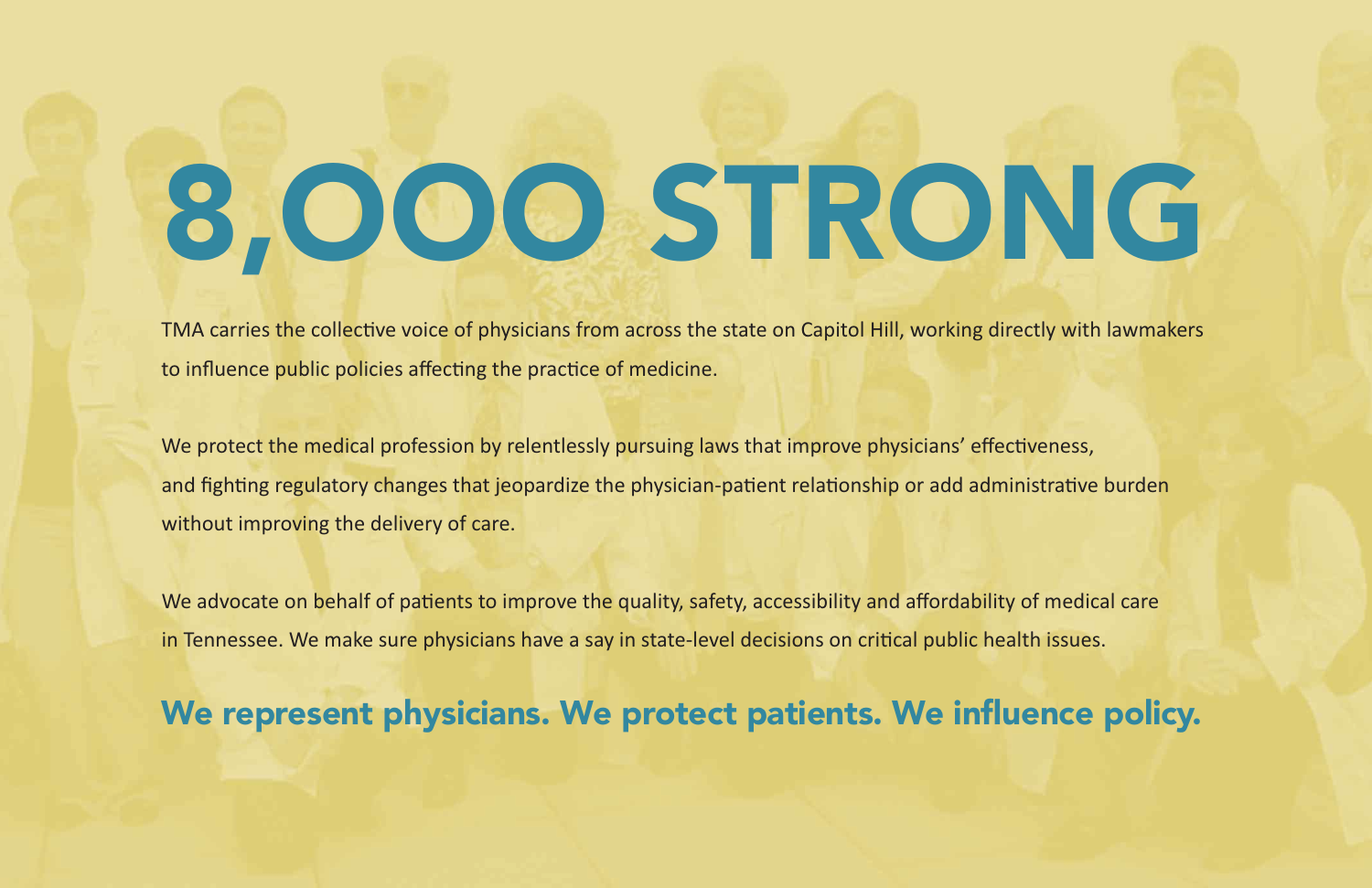# What Has TMA Done for *You* Lately? **A LOT.**

Our government affairs experts work every day – all year long – to represent your interests and make sure

physicians succeed on the highest priority state-level issues. Their tireless, often behind-the-scenes work extends

beyond the specific bills covered in this document and is one of many ways TMA delivers value to our members.

But unlike other TMA member benefits, our legislative advocacy work directly benefits ALL Tennessee physicians, regardless of whether they are members. Remind your non-member colleagues of that the next time you pass in the hallway or consult over a patient case. Ask them to consider how much stronger your Association could be if every physician in the state got involved. Ask them to join you in shaping the future of medicine in Tennessee.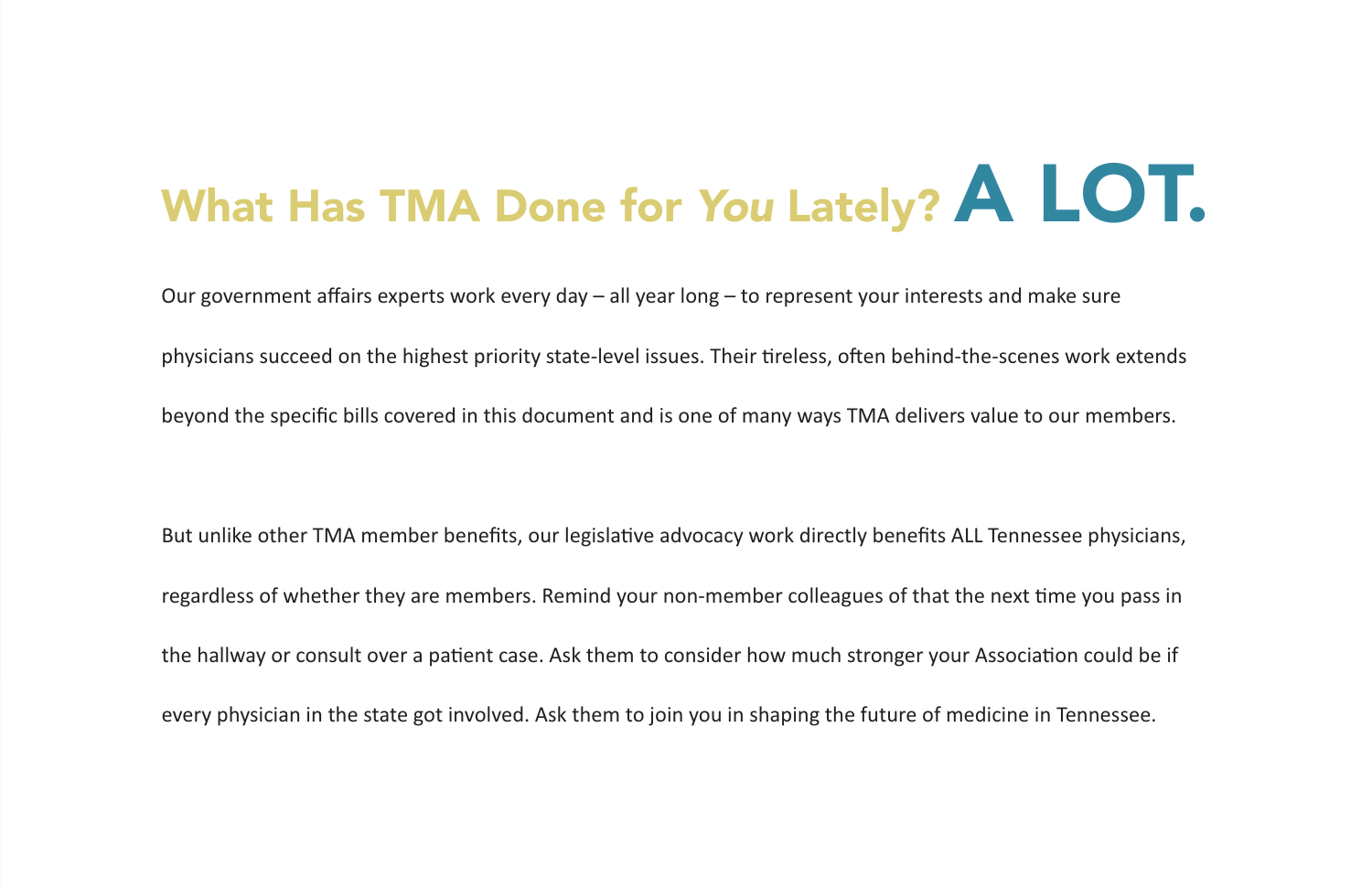### 2014 LEGISLATIVE SUCCESSES

|    | <b>TMA Legislative Package</b>                                                                                                                                                                                                                                                                                                                                                                                          | <b>Position</b> | <b>Outcome</b>                                                                                                      |
|----|-------------------------------------------------------------------------------------------------------------------------------------------------------------------------------------------------------------------------------------------------------------------------------------------------------------------------------------------------------------------------------------------------------------------------|-----------------|---------------------------------------------------------------------------------------------------------------------|
|    | <b>The Payer Accountability</b> - SB2427/HB2303 by Senator Bo Watson (R - Hixson) and<br>Representative Jon Lundberg $(R - Bristol) -$ Provides financial stability for physician<br>practices by requiring insurance companies to honor compensation provisions of<br>their contracts for the term of the agreement.                                                                                                   |                 | <b>Passed four Committees</b><br>before being taken off notice<br>in Finance. Meetings taking<br>place this summer. |
| O. | Peer Review - SB2052/HB1955 by Senator Doug Overbey (R-Maryville) and<br>Representative Vance Dennis $(R - Savannah) -$ This legislation was brought jointly<br>by TMA and THA. Clarifies that documents as well as discussions in a peer review<br>setting are non-discoverable and participants are immune from liability for good<br>faith efforts. Also allows Quality Improvement Committees to share information. |                 | <b>Enacted as Public</b><br>Chapter 0651<br>effective April 8, 2014.                                                |
| Q. | Healthcare Consumer Right-to-Know Profile - SB1853/HB2171 by Senator Rusty<br>Crowe $(R -$ Johnson City) and Representative Barrett Rich $(R -$ Somerville)<br>Provides a pathway for a physician supervisor to have his/her name removed<br>from an APN or PA's DOH profile if he/she is not the physician supervisor.                                                                                                 |                 | <b>Enacted as Public</b><br>Chapter 0898<br>effective January 1, 2015.                                              |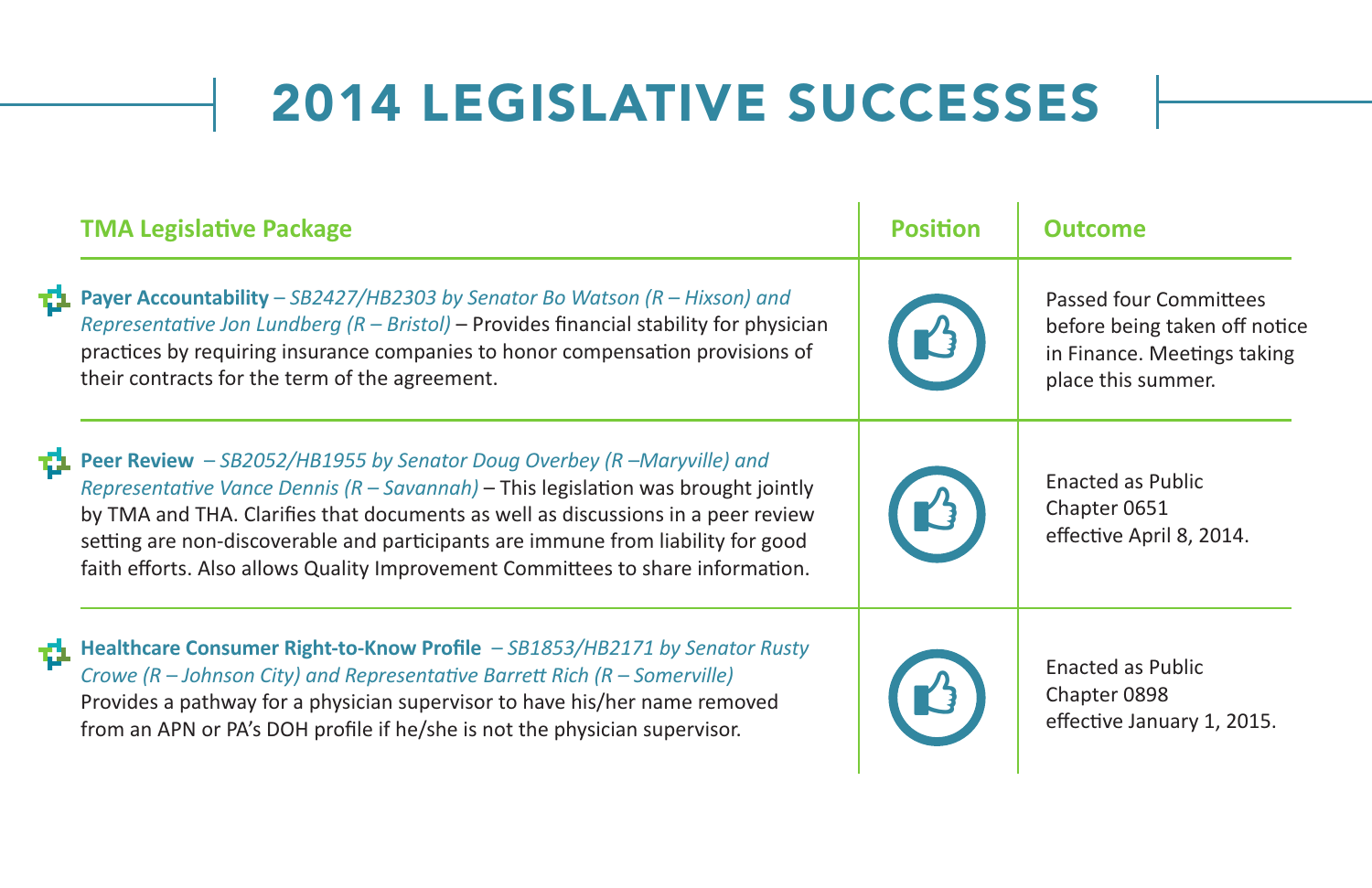

|    | <b>TMA Legislative Package</b>                                                                                                                                                                                                                                                                                                                                                                                                       | <b>Position</b> | Outcome                                                             |
|----|--------------------------------------------------------------------------------------------------------------------------------------------------------------------------------------------------------------------------------------------------------------------------------------------------------------------------------------------------------------------------------------------------------------------------------------|-----------------|---------------------------------------------------------------------|
| o. | Pain Management - $SB2000/HB1939$ by Senator Ken Yager (R - Kingston) and<br>Representative Bill Dunn ( $R -$ Knoxville) – Brings regulations and statute into<br>alignment by requiring urine drug screens to be performed by a registered pain<br>management clinic and amends the definition of a pain management clinic to<br>clarify that most multi-specialty physician practices do not need to register as<br>a pain clinic. |                 | <b>Enacted as Public</b><br>Chapter 0700<br>effective July 1, 2014. |
| Ф  | Infant CPR - SB1886/HB1788 by Senator Dolores Gresham (R-Somerville) and<br>Representative Jeremy Faison (R-Cosby) - Clarifies when healthcare providers are<br>required to provide a prenatal patient or caregiver of a newborn information on<br>infant CPR in an effort to improve the timing and effectiveness of the education.                                                                                                 |                 | <b>Enacted as Public</b><br>Chapter 0594<br>effective July 1, 2014. |
| o  | Reports from CSMD to be part of the Medical Record - SB1630/HB1426 by<br>Senator Mark Norris (R-Collierville) and Representative Gerald McCormick<br>$(R - Chattanooga)$ – TMA and the Administration worked together to put forth<br>a bill to allow healthcare providers to include reports from the controlled<br>substance monitoring database to be included as part of the medical record.                                     |                 | Enacted as Public<br>Chapter 0622<br>effective July 1, 2014.        |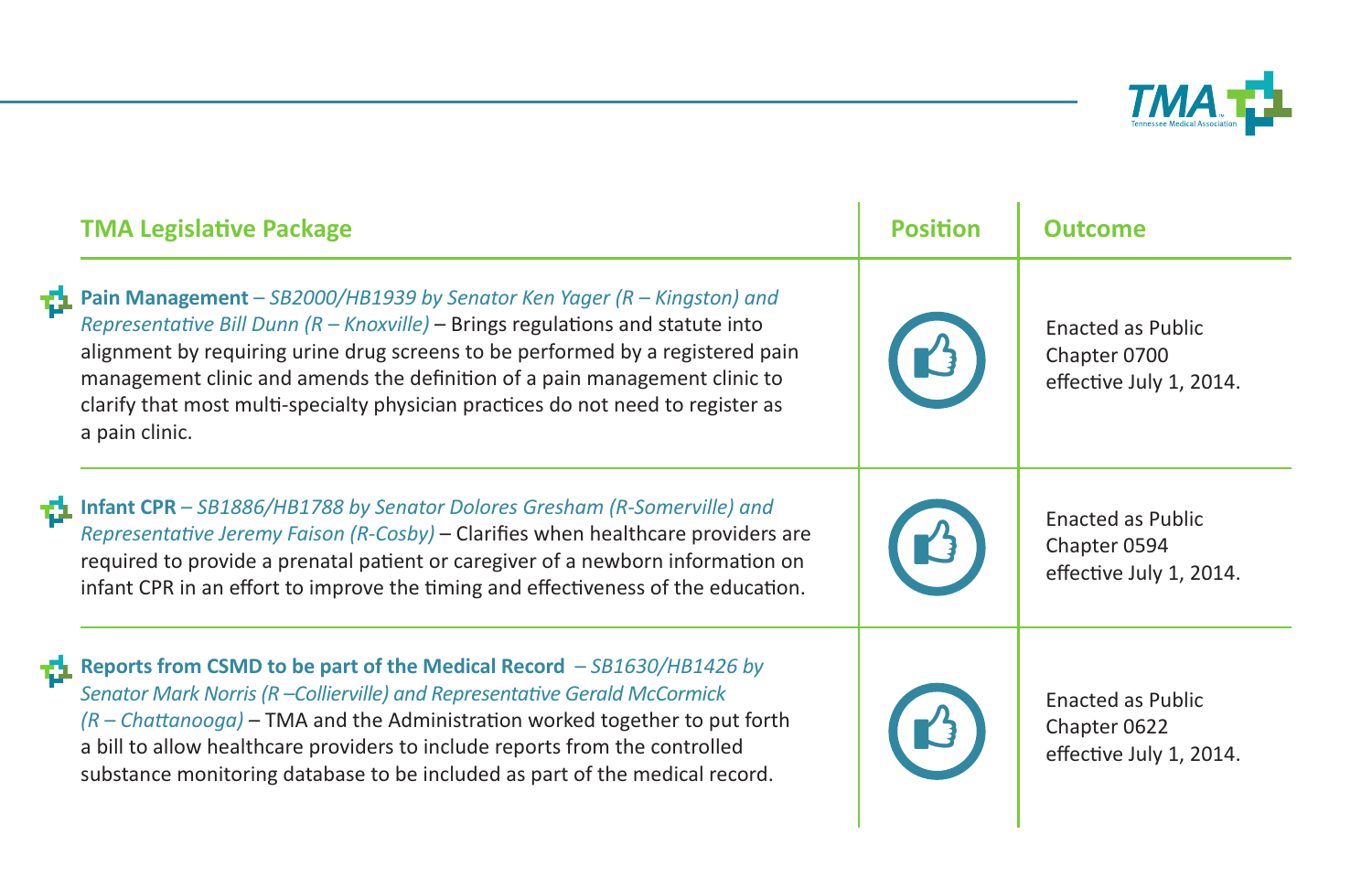

*Dr. George Woodbury, Jr. and Prudhvi Budati of Memphis meet with Representative Steve McManus.*



*as Doctor of the Day for the 108th General Assembly at Tennessee's Capitol Hill.*



### WHITE COATS FILL HALLS OF LEGISLATIVE PLAZA DURING DAY ON THE HILL

Approximately 200 physicians and other healthcare leaders convened in Nashville on March 12 to meet directly with lawmakers and discuss major issues affecting the medical profession in Tennessee. Governor Bill Haslam addressed the crowd during a luncheon at the Renaissance Hotel, where he thanked the TMA for its voice in healthcare policy, and urged physicians to stay actively involved.

**1**<br>
We rexpe<br>
mak<br>
phys<br>
You **make. That is why it is important for Tennessee<br>
<b>physicians to get actively engaged in the proces**<br> **You make valuable contributions by coming to<br>
Capitol Hill to express your views.<br>
— Governor Bill Haslam We need collaboration in healthcare. We need experts to weigh in on the policy decisions we physicians to get actively engaged in the process. You make valuable contributions by coming to Capitol Hill to express your views.**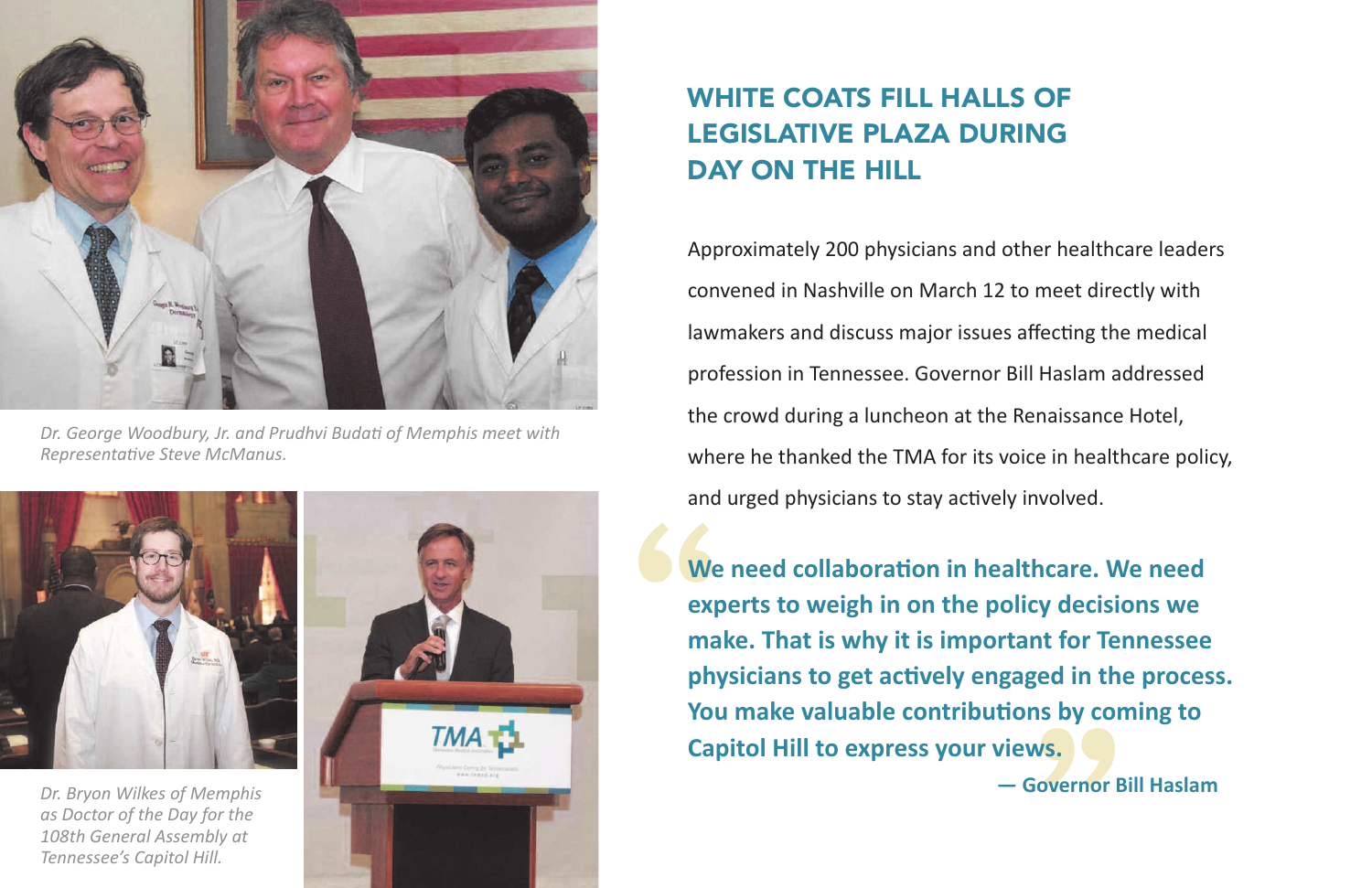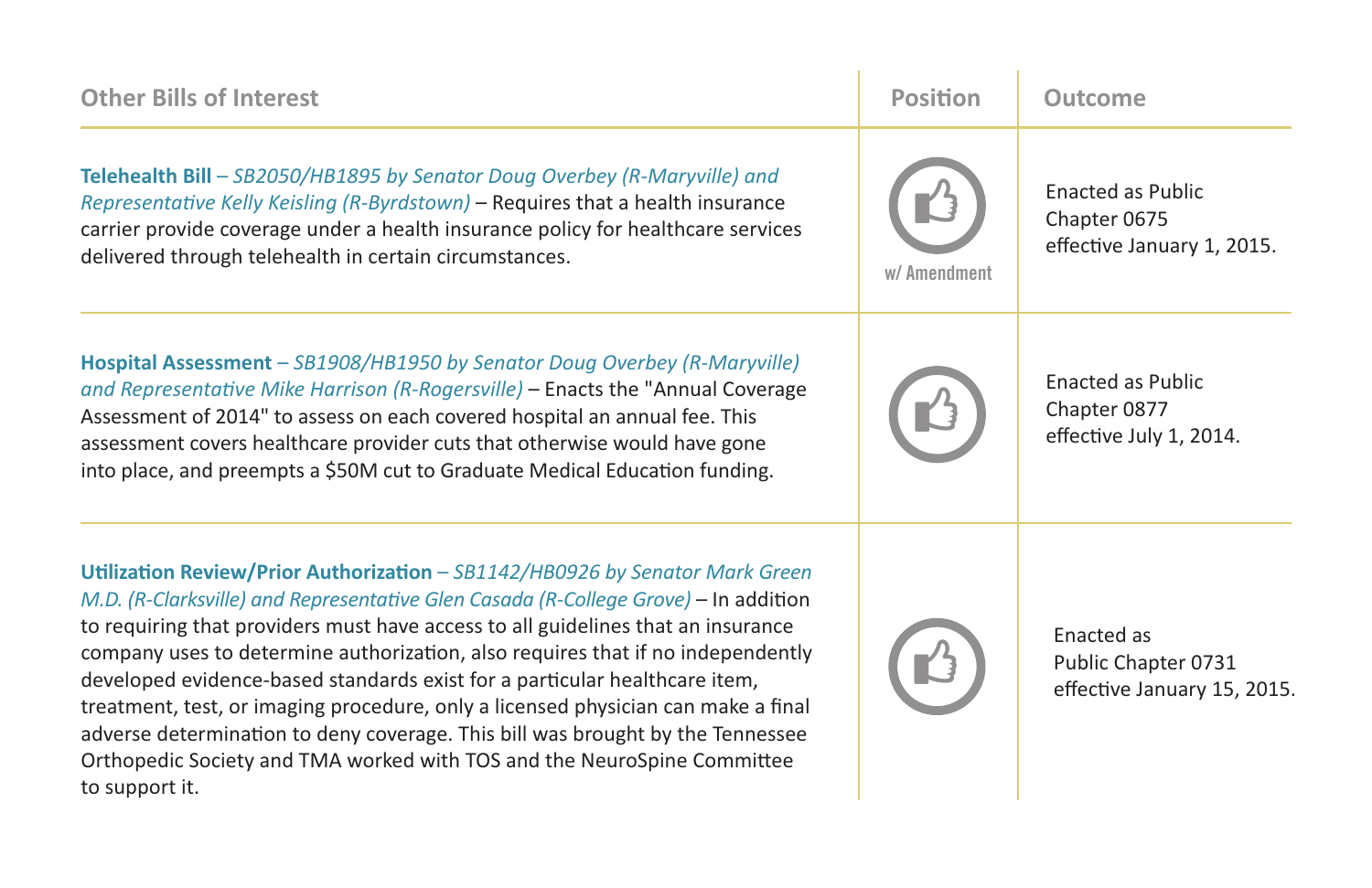

*Dr, Leonard Brabson, Sr. instructs students on legislation and bills that impact the medical profession during TMA's Annual Day on the Hill.*

*Members of the Chattanooga-Hamilton County Medical Society prepare to speak with legislators.*

### GRASSROOTS ACTIVISM KEY TO SUCCESS

While TMA's lobbyists work hard to develop productive relationships with legislators and other elected officials, nothing carries more weight or influence than physicians themselves getting engaged in the process. Activism among TMA members – especially those who are constituents who live and/or work in a senator or representative's district – is *the* most effective way to build dependable political allies and secure much-needed committee votes when issues inevitably arise.

#### **Interested in getting more involved?**

Your profession needs you. Start now at **tnmed.org/grassroots**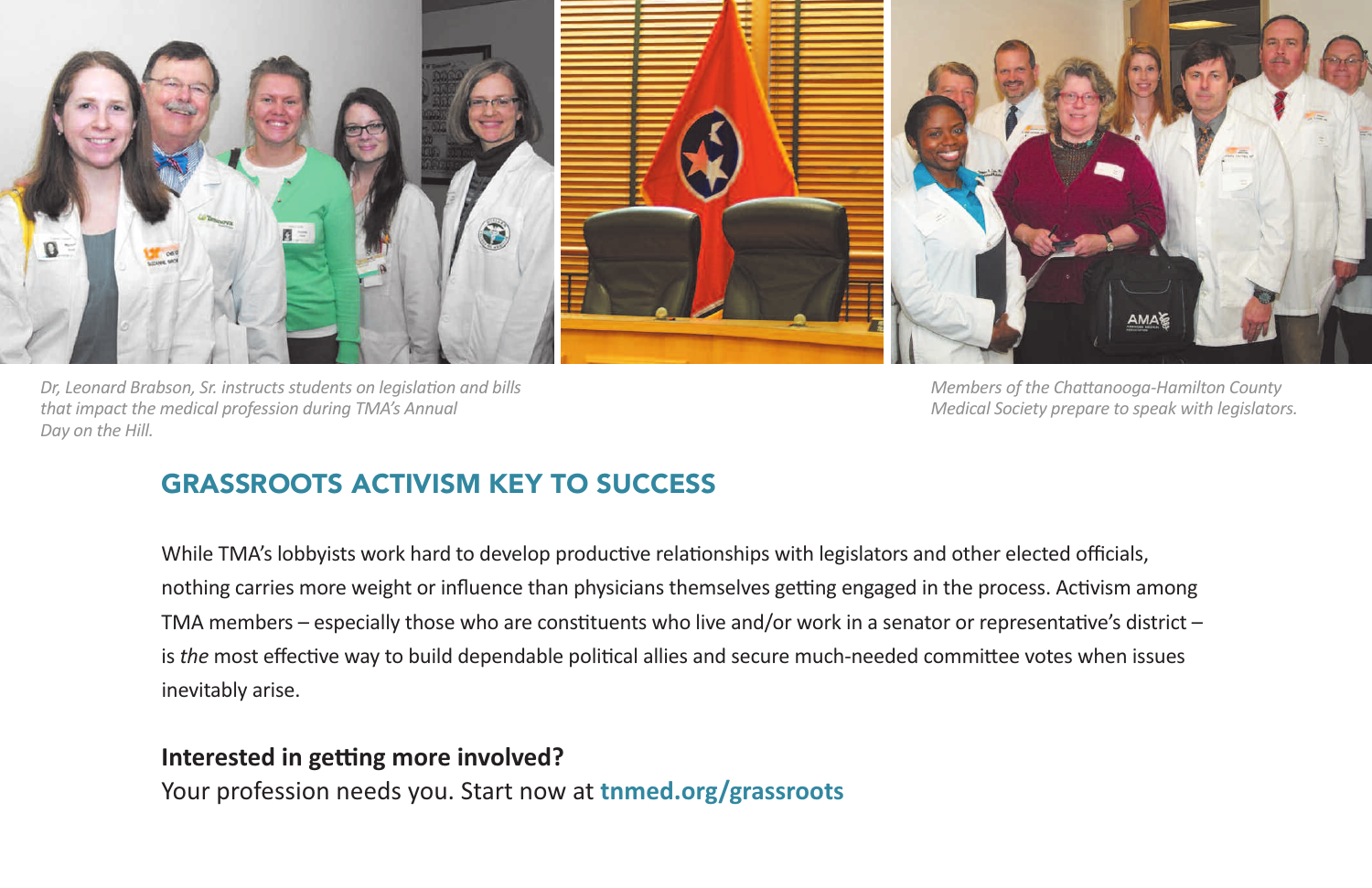| <b>Other Bills of Interest</b>                                                                                                                                                                                                                                                                                                                                                                                                                                                                                                                                                                                                                                                                                | <b>Position</b>                                    | Outcome                                                               |
|---------------------------------------------------------------------------------------------------------------------------------------------------------------------------------------------------------------------------------------------------------------------------------------------------------------------------------------------------------------------------------------------------------------------------------------------------------------------------------------------------------------------------------------------------------------------------------------------------------------------------------------------------------------------------------------------------------------|----------------------------------------------------|-----------------------------------------------------------------------|
| Motorcycle Helmet Repeal - SB0548/HB0044 by Senator Mike Bell (R-Riceville)<br>and Representative Cameron Sexton (R-Crossville) - Permits motorcycle operators<br>to ride without a helmet if certain requirements are met.                                                                                                                                                                                                                                                                                                                                                                                                                                                                                   |                                                    | Failed in Senate Finance,<br>Ways & Means<br>Committee on a 5-6 vote. |
| Gun Inquiry by Healthcare Providers - SB1974/HB1827 by Senator Frank Niceley<br>(R-Strawberry Plains) and Representative Rick Womick (R-Rockvale) – As drafted,<br>this legislation would preclude healthcare providers from inquiring about a<br>person's ownership, possession or use of firearms as a condition of receiving<br>healthcare, or refusing to provide healthcare, because the person declined to<br>answer such questions.                                                                                                                                                                                                                                                                    |                                                    | Taken off notice in<br>House and Senate<br>committees.                |
| Physician Dispensing & Pain Clinics - SB1663/HB1512 by Senator Brian Kelsey<br>(R-Germantown) and Representative Tony Shipley (R-Kingsport) – The final<br>amended bill: removes the background check language; strikes listing of prescribers<br>who write controlled substances on the DOH website; deletes the civil penalty<br>section that could have resulted in \$10,000 fines; deletes the nuisance section;<br>requires reporting to DOH for employees of a pain clinic; prohibits dispensing<br>(not prescribing) of benzodiazepines and opiates from a physician office, except in<br>a few circumstances, including seven days in connection with a surgical procedure<br>or prepackaged samples. | Neutral<br>w/ Amendment<br><b>Opposed as Filed</b> | Enacted as Public<br>Chapter 0983<br>effective January 1, 2015.       |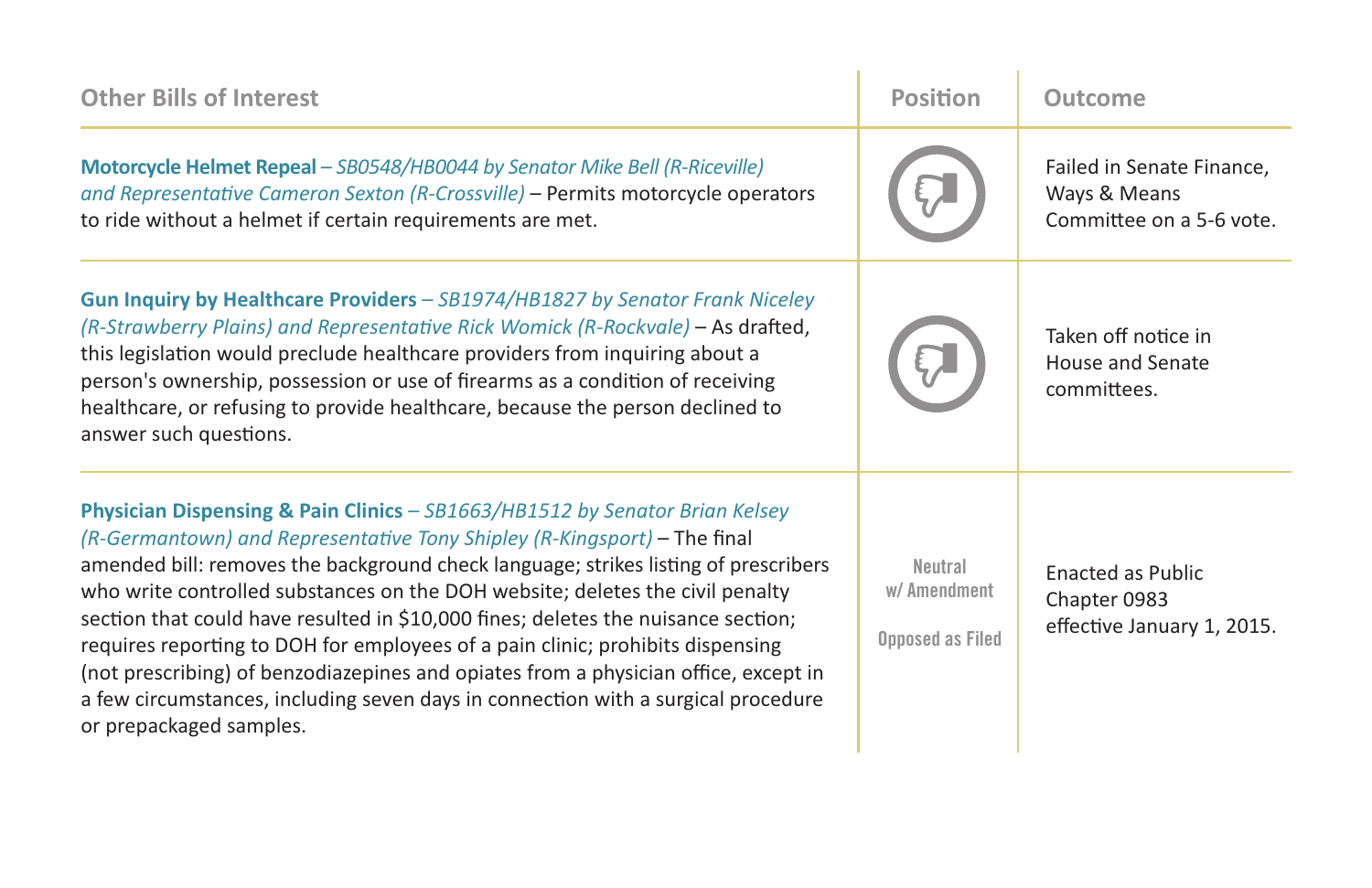### MONEY TALKS

The awkward but necessary relationship between money and politics means special interest groups must financially support campaigns to demonstrate passion, and purpose. TMA thanks all our members who donated to IMPACT in 2014, including the elite Capitol Hill Club.



*Not an IMPACT Member? Join today at tnimpact.com*



*TMA President-Elect Dr. John Hale Jr. of Union City signs on to become a Capitol Hill Club member during MedTenn 2014.*

*TMA physicians meet with Senator Bo Watson during the Annual Day on the Hill.*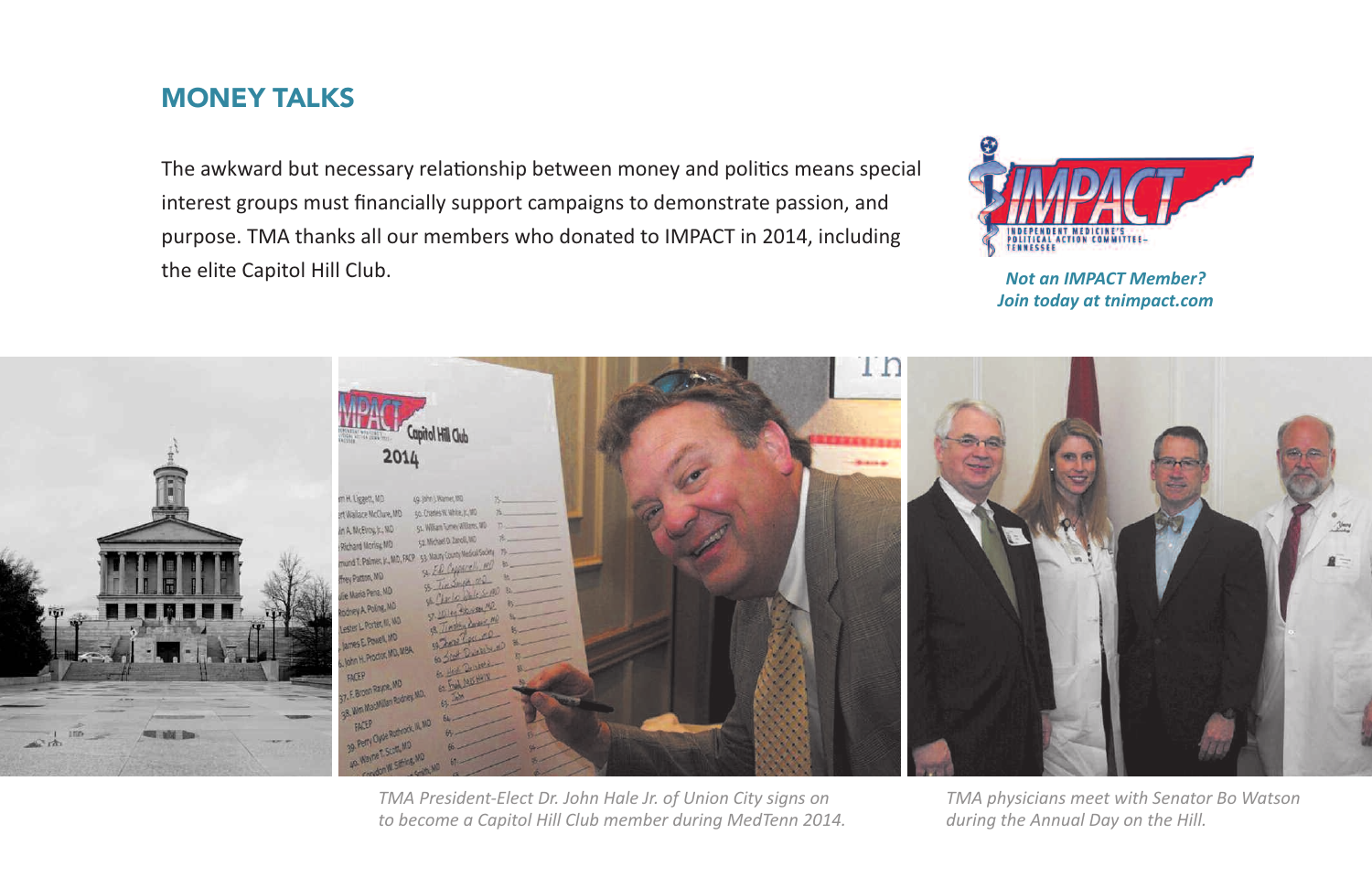| <b>Other Bills of Interest</b>                                                                                                                                                                                                                                                                                                                                                                                       | <b>Position</b>                                        | Outcome                                                                |
|----------------------------------------------------------------------------------------------------------------------------------------------------------------------------------------------------------------------------------------------------------------------------------------------------------------------------------------------------------------------------------------------------------------------|--------------------------------------------------------|------------------------------------------------------------------------|
| Notice of Out-of-Network Referral - SB2236/HB2063 by Senator Jim Tracy<br>(R-Shelbyville) and Representative Billy Spivey (R-Lewisburg) - Requires physicians<br>to notify patients in writing before scheduling a healthcare service with, or making<br>a referral to, a non-participating or out-of-network physician, provider or facility.                                                                       |                                                        | Taken off notice in House<br>and Senate committees.                    |
| Medical Marijuana - SB2451/HB1385 by Senator Ophelia Ford (D-Memphis) and<br>Representative Sherry Jones (D-Nashville) - Creates the "Koozer-Kuhn Medical<br>Cannabis Act." Establishes program for patients with chronic or debilitating<br>medical conditions or treatments from such conditions to receive medical marijuana.                                                                                     |                                                        | <b>Failed in House</b><br><b>Health Subcommittee</b><br>on a 6-2 vote. |
| Limits on Pseudoephedrine Products - SB1751/HB1574 by Senator Mark Norris<br>(R-Collierville) and Representative Gerald McCormick (R-Chattanooga) - As amended,<br>limits the purchase of ephedrine or pseudoephedrine to 5.76 grams per month up to<br>28.8 grams per year before a prescription is required. The bill also prohibits anyone<br>under the age of 18 to purchase the product without a prescription. | Worked<br>w/ Administration<br><b>Opposed as Filed</b> | Enacted as<br>Public Chapter 0906<br>effective July 1, 2014.           |
| Optometry Bill - SB0220/HB0555 by Senator Doug Overbey (R-Maryville) and<br>Representative Vance Dennis (R-Savannah) - As amended, limits the procedures<br>performed by an optometrist, using a topical anesthetic, to the six currently<br>performed by optometrists. There was also an additional amendment requiring<br>basic life support that was adopted.                                                     |                                                        | <b>Fnacted</b> as<br>Public Chapter 0638<br>effective April 8, 2014.   |